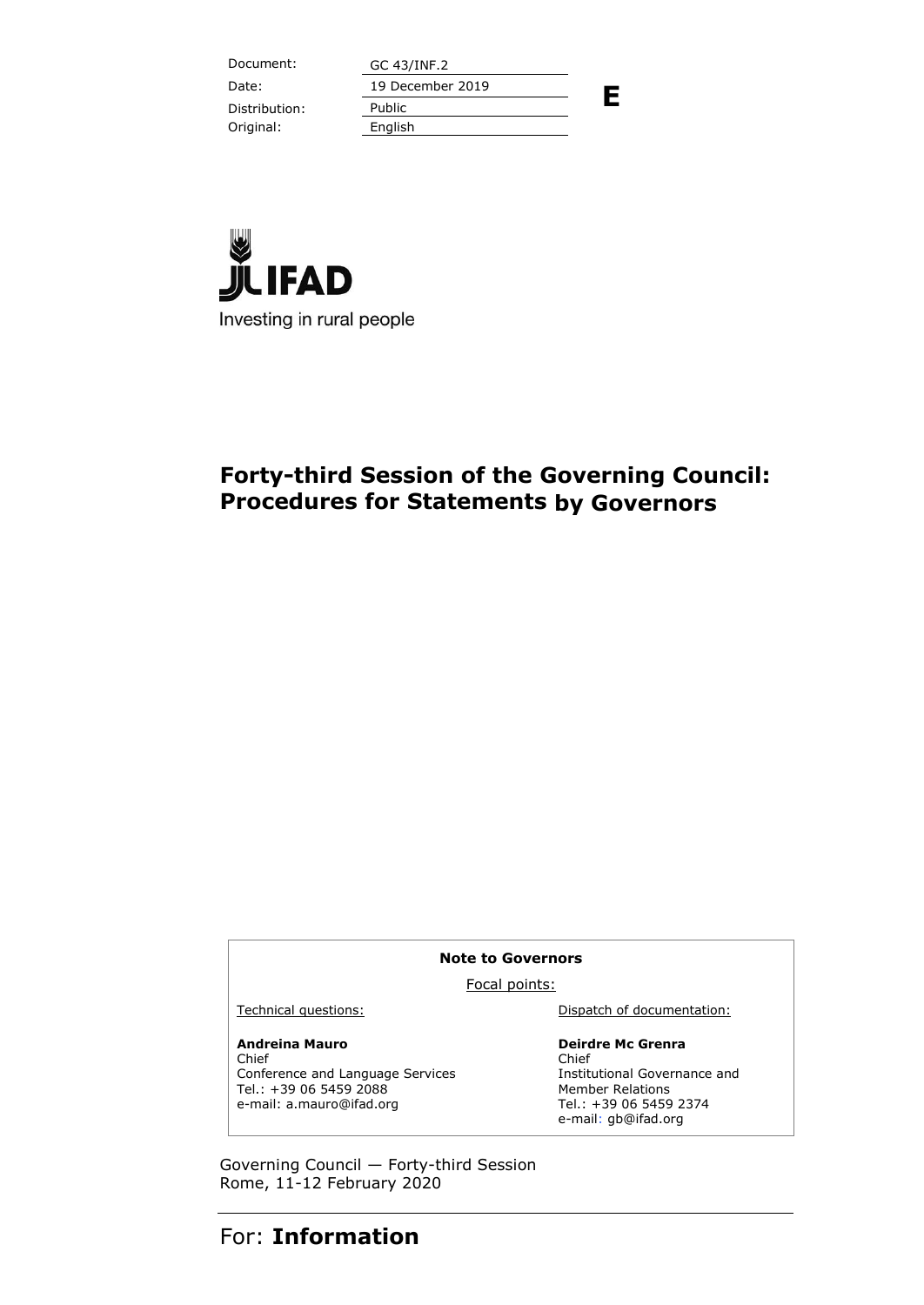# **Forty-third Session of the Governing Council: Procedures for Statements by Governors**

# **I. Introduction**

- 1. At the forty-first session of the Governing Council, new procedures were introduced with regard to general statements by Member States. Under the new procedures, general statements are no longer included in the agenda of the session, and the Governor, head of delegation or other representatives of a Member State may opt to submit a video recording of their statement or have it posted on the IFAD website. A link to the general statement page on the IFAD website will be provided in the Governing Council Report.
- 2. This document provides information on the three options available to Member States for submission of their statements: (i) a pre-recorded statement on video; (ii) a statement recorded at the on-site studio during the week of the Governing Council session; or (iii) submission of a statement in text form.
- 3. The Governor, head of delegation or other representative of a Member State wishing to submit a written or video-recorded statement is requested to notify the Secretary of IFAD of his/her intention to do so by sending an e-mail to the Country Statements Desk [\(countrystatements@ifad.org\)](mailto:countrystatements@ifad.org) no later than Friday, 7 February 2020. IFAD cannot guarantee that requests received after this date will be accommodated.

| Option                                                                                                                                                                                                                                                                                                                                                                                                                               | Key dates                                                                                                                                                                                               |
|--------------------------------------------------------------------------------------------------------------------------------------------------------------------------------------------------------------------------------------------------------------------------------------------------------------------------------------------------------------------------------------------------------------------------------------|---------------------------------------------------------------------------------------------------------------------------------------------------------------------------------------------------------|
| 1. Pre-recorded video statements                                                                                                                                                                                                                                                                                                                                                                                                     |                                                                                                                                                                                                         |
| • Governors pre-record their video statements prior to the start of<br>the Governing Council.<br>• The video is submitted along with a transcript of the statement.                                                                                                                                                                                                                                                                  | 13 January – 7 February<br>Submission of pre-recorded Governors' videos.<br>11 February<br>Video-recorded statements are posted on the IFAD<br>website.                                                 |
| 2. Video statements recorded at FAO headquarters                                                                                                                                                                                                                                                                                                                                                                                     |                                                                                                                                                                                                         |
| • Governors' offices contact the Country Statements Desk to schedule<br>a recording session.<br>• Time slots will be pre-assigned for each recording during the<br>week of the Governing Council session in the studio located in<br>the Food and Agriculture of the United Nation's (FAO) Angola<br>Room (third floor).<br>• A video transcript should be submitted at least one hour before the<br>start of the recording session. | 13 January - 7 February<br>Submission of request to schedule on-site recording<br>(Country Statements Desk).<br>11 - 12 February: 10 a.m. and 5 p.m. daily<br>Recording of Governors' statements at FAO |
| 3. Statements in printed form without video recording                                                                                                                                                                                                                                                                                                                                                                                |                                                                                                                                                                                                         |
| • Governors submit written statements.                                                                                                                                                                                                                                                                                                                                                                                               | 13 January – 7 February<br>Submission of written statements by e-mail to the<br>Country Statements Desk.<br>$11 - 12$ February                                                                          |
|                                                                                                                                                                                                                                                                                                                                                                                                                                      | Statements posted on the IFAD website.                                                                                                                                                                  |

### Table 1

#### **Options and key dates for delivery of Governors' statements**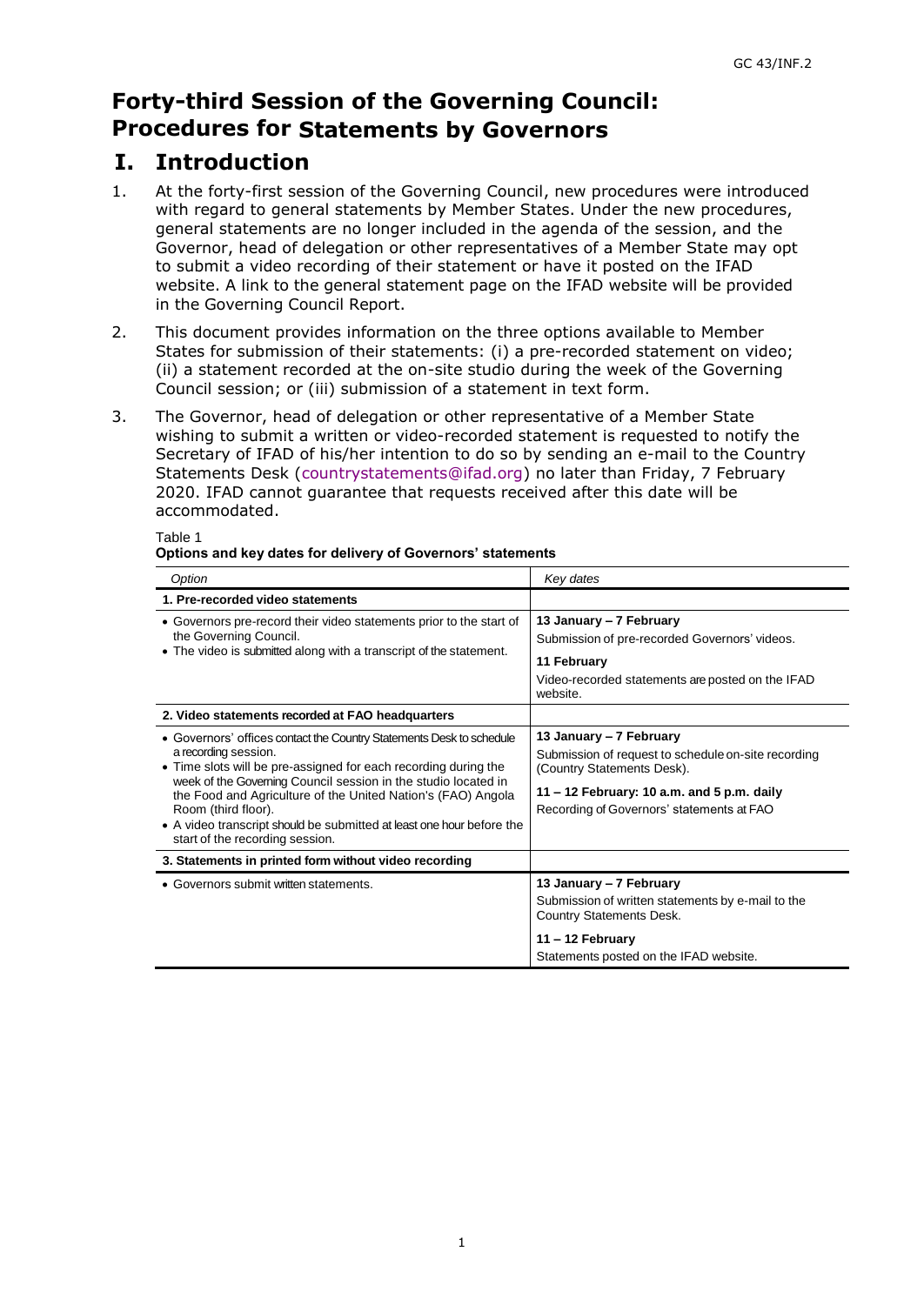## **II. General guidelines for preparation of statements Content**

4. This year Member States are encouraged to address the theme of the forty-third session: *Investing in sustainable food systems to end hunger by 2030*. Statements should focus on experience supporting sustainable, inclusive, nutritious and efficient food systems put in place to contribute to the Sustainable Development Goal 2: End hunger, achieve food security and improved nutrition and promote sustainable agriculture.

## **Length of statement**

- 5. **Single-country statements:** Videos should not exceed three minutes; text length should not exceed two and a quarter pages (1,250 words).
- 6. **Multi-country statements:** Governors' video-recorded statements on behalf of groups of countries should not exceed six minutes; text length is limited to four pages (2,000 words). If multi-country statements are submitted in video format, the speaker should indicate that he or she represents a multi-country constituency view.

### **Broadcasting and publication**

- 7. Governors' video statements will be made available to the public during the 2020 Governing Council. The statements will be posted on the IFAD website and broadcasted on screens throughout the Governing Council venues at FAO headquarters.
- 8. To ensure consistency, videos should display only the image of the person presenting the statement. Videos should not contain PowerPoint presentations, video clips, pictures of events or any other visual content. Technical specifications and operational details are set out below. Videos not meeting these specifications may not be made available to the public.

## **Option 1: Specifications for pre-recorded video statements**

- 9. Recordings should be of professional quality in high or standard broadcast definition and formatted as follows:
	- *•* 16:9 aspect ratio, PAL standard.
	- *•* Media File format mov, mp4.
	- *•* Native size (16:9) and frame rate (e.g. 1920 x 1080 or 1280 x 720 using PAL frame rates).
	- *•* Web-type compressed video file formats cannot be used (wmv, flv, asf).
	- *•* There should be no fade in or fade out at the beginning or end of the statement.
	- *•* A lavaliere clip-type microphone should be attached to the speaker's clothing. Speakers should be prompted to begin reading their message after a twosecond video pre-roll.
	- *•* Statements should be provided in a single media file with no editing required.
	- *•* Standard three-point lighting is preferred (see diagram below):

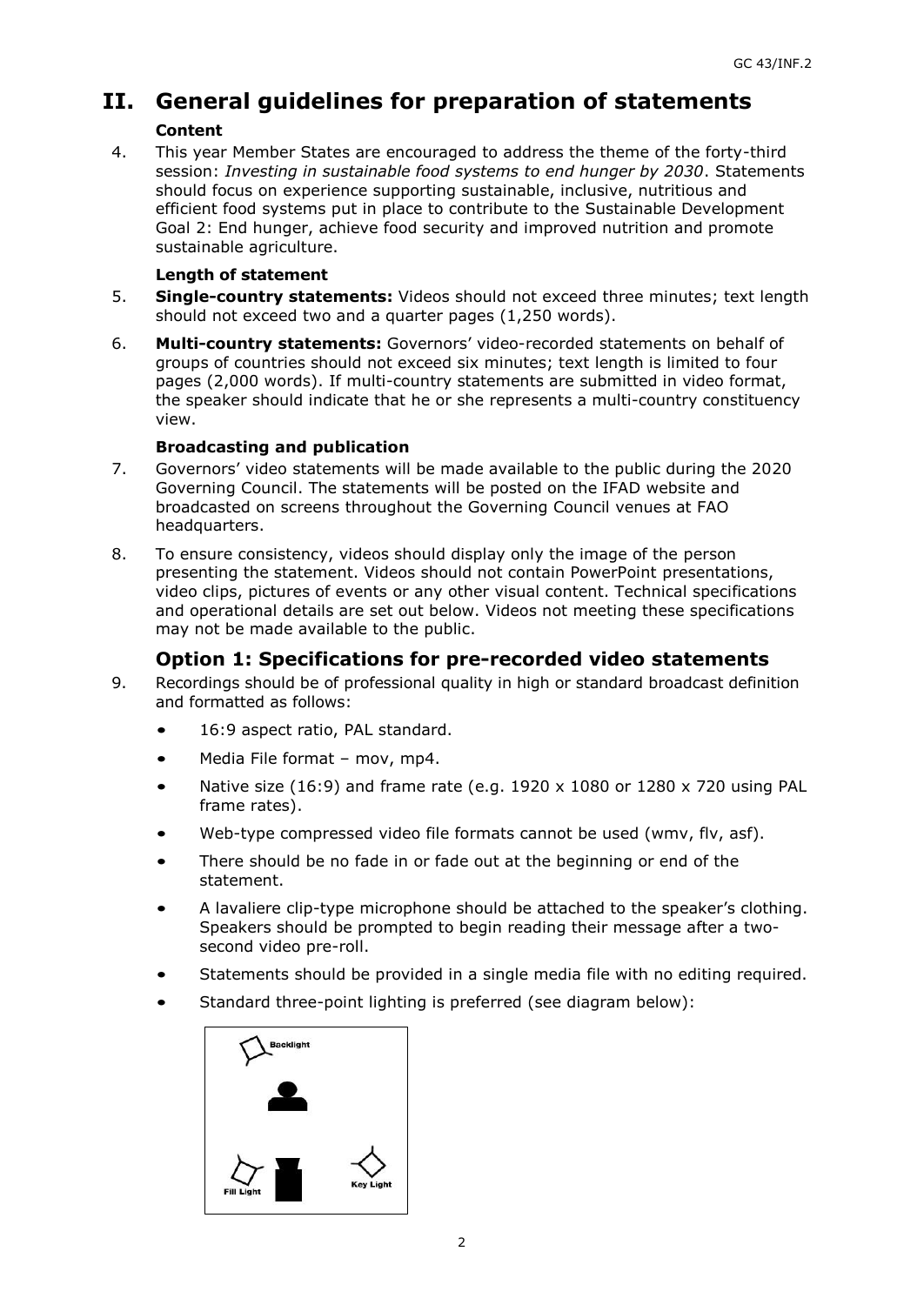*•* Background should be plain, medium blue (PMS 300).



- *•* Framing: medium close-up (waist-to-head) as shown above.
- *•* Speaker should address the camera, without looking down at prepared notes.
- *•* No photos, flags or other decor should appear in the video background.
- *•* No captioning, subtitles, graphics or text should be used.

### **Submission**

- 10. Governors' pre-recorded videos and accompanying transcript should be submitted either through:
	- The IFAD file-hosting service (IFADbox). Please send an e-mail to [countrystatements@ifad.org](mailto:countrystatements@ifad.org) for instructions on how to upload recordings (a sample e-mail is provided in annex I); or
	- A courier service, such as DHL or FedEx, addressed to:

Andreina Mauro/Victoria Chiartano Conference and Language Services Office of the Secretary International Fund for Agricultural Development Via Paolo di Dono 44 00142 Rome, Italy

Solid state media devices – such as USB memory sticks, flash drives, memory cards – should be used to minimize the chance of damage during shipping.

- Videos and transcripts must arrive no later than 5 p.m. on Friday, 7 February in order to ensure broadcasting on Tuesday, 11 February.
- For statements delivered in Arabic, French or Spanish, the speaker must provide the transcripts both in the language of delivery and in English.
- Governors should provide a passport-sized photograph (portrait) in .jpeg format to post with their statements.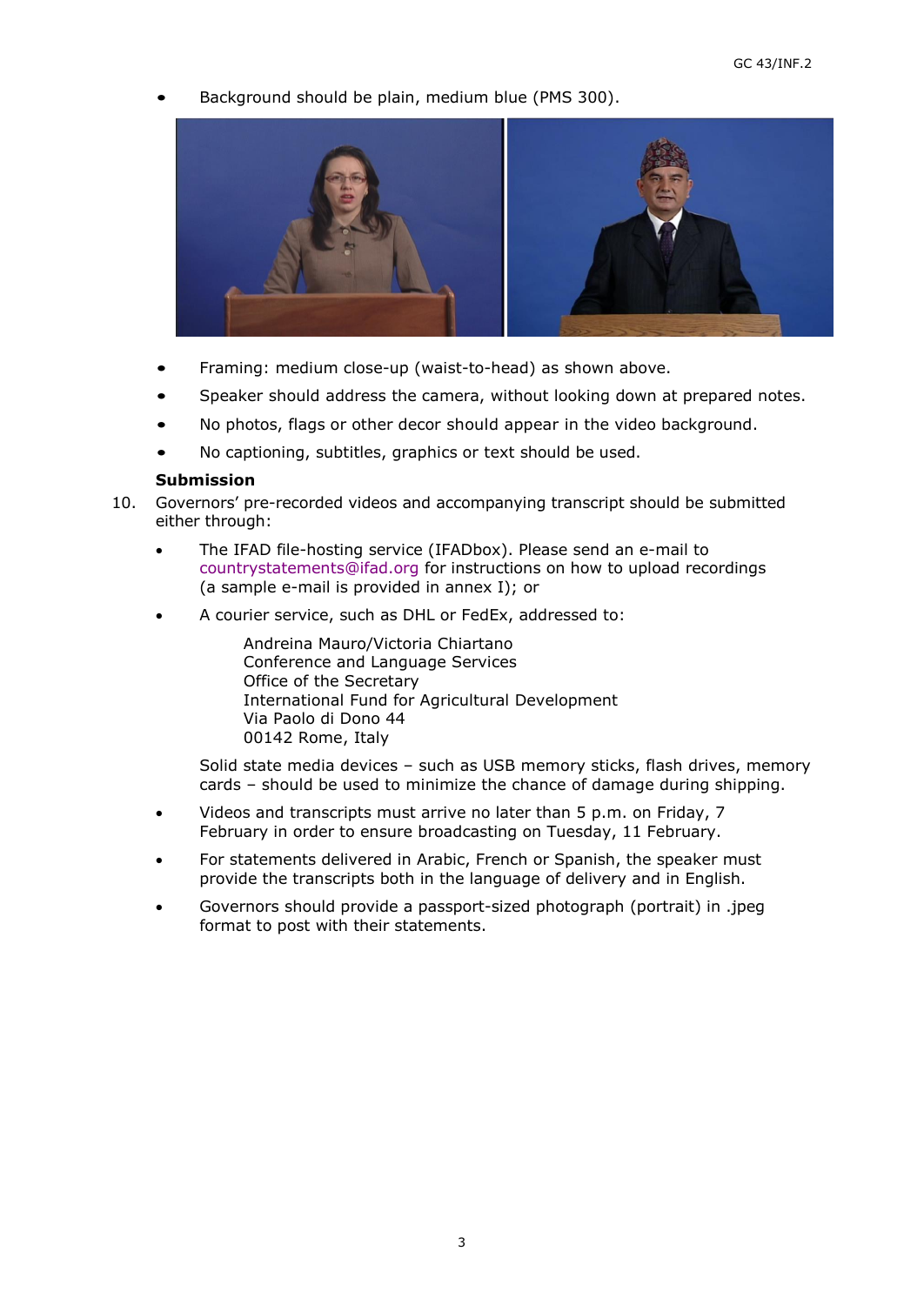## **Option 2: Recording video statements in Rome**

- 11. The Governor, head of delegation or other representative of a Member State should notify the Secretary of IFAD, via the Country Statements Desk [\(countrystatements@ifad.org\)](mailto:countrystatements@ifad.org) of his/her intention to record a general statement during the Governing Council session and book a recording time by Friday, 7 February 2020 at the latest (see form in annex II). The date and time of the video recording will be confirmed by e-mail.
- 12. Recording of statements will be scheduled daily between 10 a.m. and 5.p.m. from Tuesday to Wednesday, 11-12 February 2020. The duration of each recording session is 30 minutes.
- 13. Prior to the scheduled recording, please provide the Country Statements Desk, by e-mail to [countrystatements@ifad.org,](mailto:countrystatements@ifad.org) with:
	- The text of the statement, in Microsoft Word format, at least one hour before the scheduled recording session;
	- For statements delivered in Arabic, French or Spanish, the speaker must provide the transcripts both in the language of delivery and in English;
	- A passport size photograph (portrait) in .jpeg format which will be posted on the website along with the video and transcript.

## **Option 3: Statements without video recording**

14. The Governor, head of delegation or other representative of a Member State may opt to submit his/her statement in written form only. These statements will be posted on the [IFAD website, be](http://www.imf.org/external/am/2017/index.htm)ginning on Tuesday, 11 February 2020.

### **Preparation of written statements**

15. Statements for posting on the IFAD website should be submitted in Word, using single line spacing, in Times New Roman, 12 point font, and be accompanied by a .jpeg/.jpg file containing a passport-sized photo of the Governor or Alternate Governor.

#### **Submission for web posting**

- *•* Send the final statement via e-mail to [countrystatements@ifad.org.](mailto:countrystatements@ifad.org)
- In the e-mail message, upload the Word file of the final statement and a .jpeg/.jpg file with the photograph of the Governor or Alternate Governor.
- 16. Statements must be submitted no later than 5 p.m., Rome-time, on Friday, 7 February 20209.
- 17. The Country Statements Desk receives and keeps a record of all statements submitted, in video and text format.
- 18. The Desk will seek speakers' approval for statements to be posted on IFAD's website.

### **Availability of final statements**

19. Statements will be posted on the IFAD website, the Member States Interactive Platform and on monitors throughout the session's venues. Staff at the Country Statements Desk will be available to assist with locating the statements online. You can contact them via e-mail at [countrystatements@ifad.org.](mailto:countrystatements@ifad.org)

#### **Contact points**

- 20. For questions on submission procedures, please contact one of the following:
	- *•* Andreina Mauro [\(a.mauro@ifad.org\)](mailto:a.mauro@ifad.org)
	- *•* Victoria Chiartano [\(v.chiartano@ifad.org\)](mailto:v.chiartano@ifad.org)
	- *•* Country Statements Desk [\(countrystatements@ifad.org\)](mailto:countrystatements@ifad.org)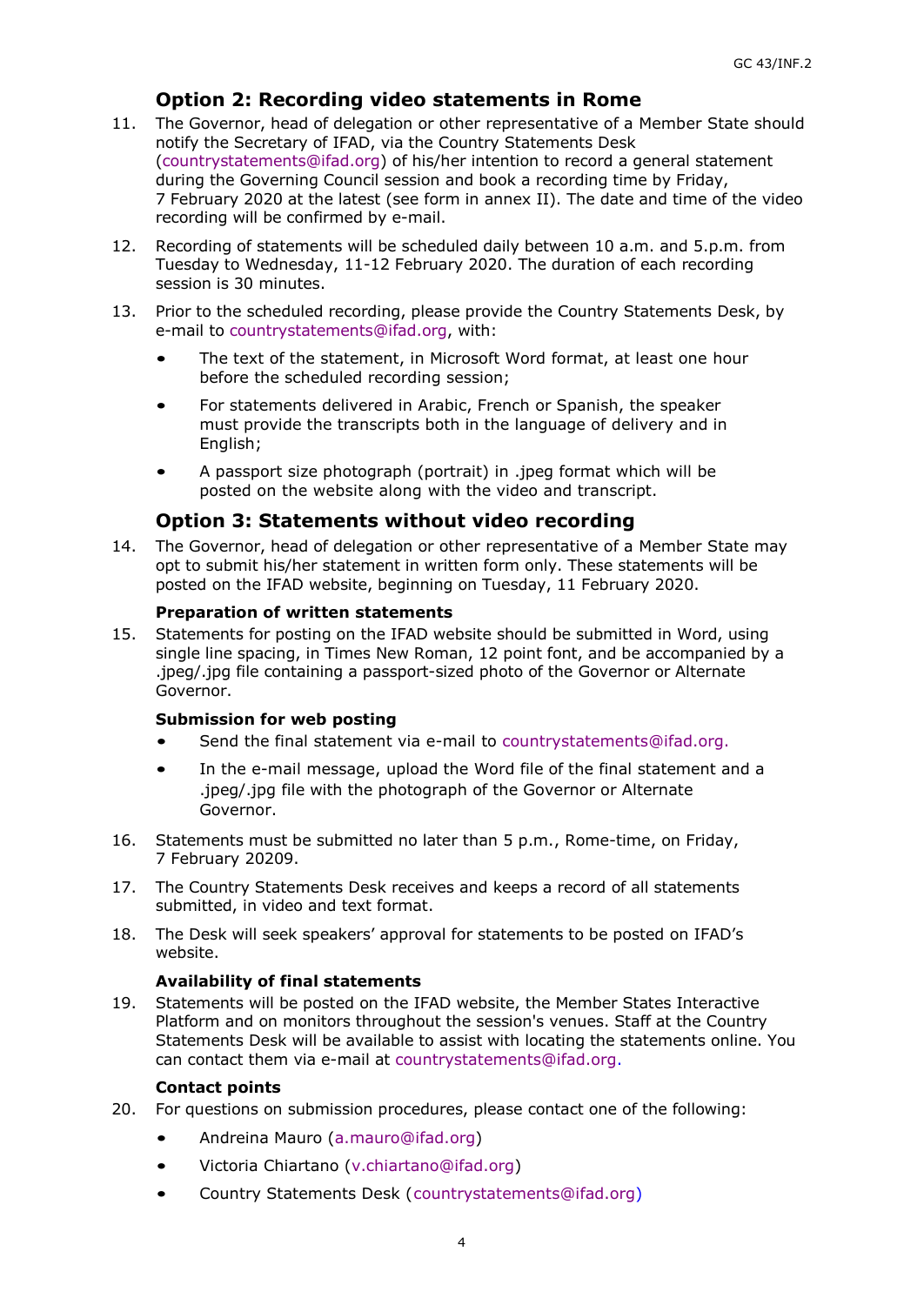## **SAMPLE E-MAIL**

#### To: [countrystatements@ifad.org](mailto:countrystatements@ifad.org)

From: [*Name, phone number and official e-mail address*]

#### Subject: **Request to use IFADbox for submission of video recording of Governor's statement**

The office of Ms/Mr [*Name*] wishes to receive instructions on how to upload the videorecorded statement of the Governor for [*Name of Country*] on IFADbox, together with the accompanying written statement.

The Governor will deliver his/her statement in [*Language*].